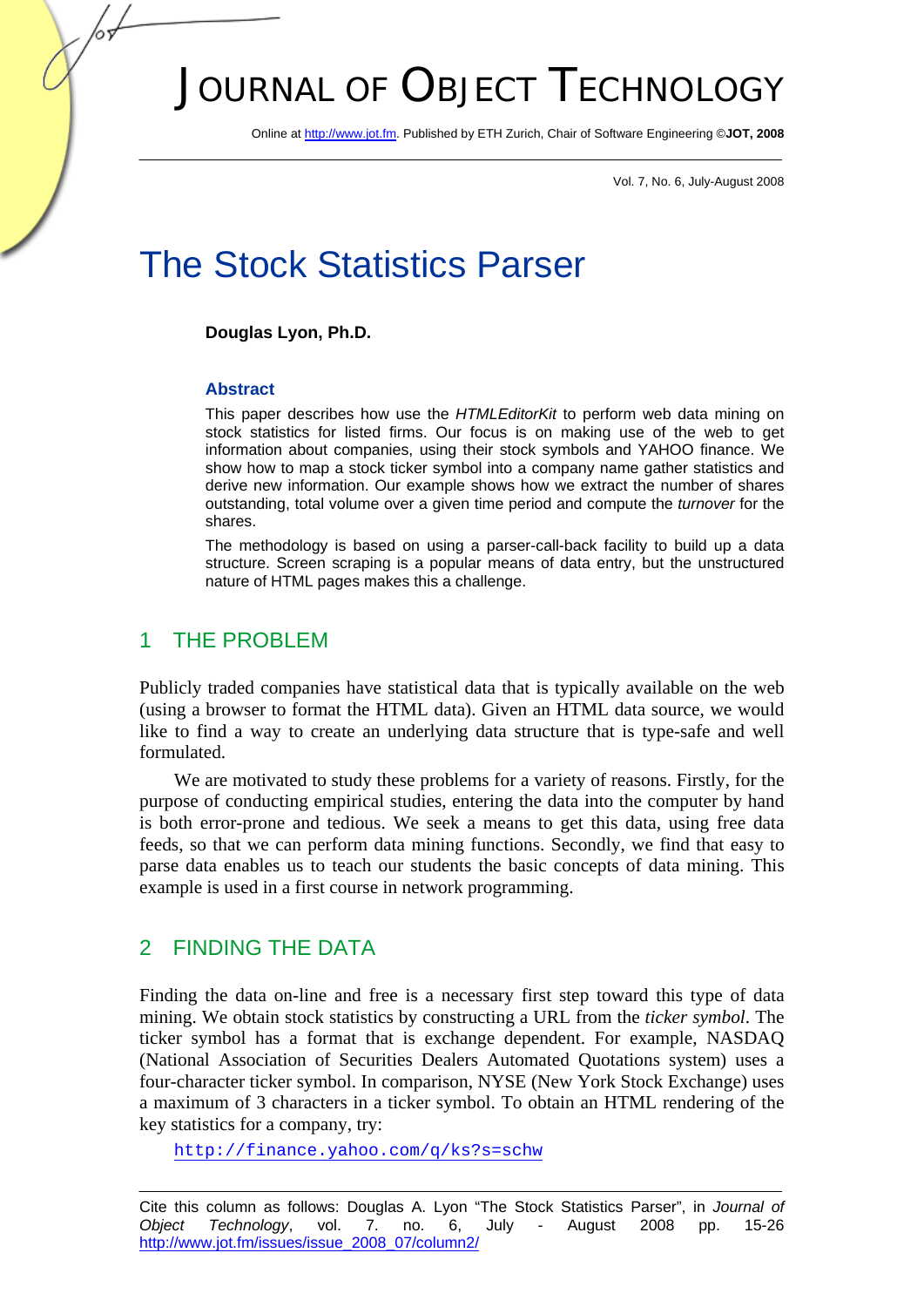This is shown in Figure 1-1.

| $\tilde{\Xi}^M_{\mu\nu}$<br>To http://finance.v ▼<br>$ G $ $\le$ Google<br>Latest Headlines 3<br><b>Getting Started</b><br>my.<br>1.947<br>50-Day Moving Average <sup>3</sup> :<br>21.41<br>19.09%<br>m):<br>200-Day Moving Average <sup>3</sup> :<br>19.90<br><b>Share Statistics</b><br>4.41B<br>Average Volume (3 month) <sup>3</sup> :<br>8,983,850<br>3.491<br>: (ttm):<br>Average Volume (10 day) <sup>3</sup> :<br>11,349,400<br>9.40%<br>Shares Dutstanding <sup>6</sup> :<br>1.25B<br>4.70B<br>1.01B<br>Float<br>N/A<br>% Held by Insiders <sup>4</sup> :<br>38.90%<br>913.00M<br>ommon (ttm):<br>0.98<br>% Held by Institutions <sup>4</sup> :<br>61.50%<br>12.30%<br>Shares Short (as of 12-Jun-07) <sup>3</sup> :<br>21.66M<br>۰ |            | SCHW: Key Statistics for CHARLES SCHWAB INC - Yahoo! Finance ( |  |
|----------------------------------------------------------------------------------------------------------------------------------------------------------------------------------------------------------------------------------------------------------------------------------------------------------------------------------------------------------------------------------------------------------------------------------------------------------------------------------------------------------------------------------------------------------------------------------------------------------------------------------------------------------------------------------------------------------------------------------------------|------------|----------------------------------------------------------------|--|
|                                                                                                                                                                                                                                                                                                                                                                                                                                                                                                                                                                                                                                                                                                                                              |            |                                                                |  |
|                                                                                                                                                                                                                                                                                                                                                                                                                                                                                                                                                                                                                                                                                                                                              |            |                                                                |  |
|                                                                                                                                                                                                                                                                                                                                                                                                                                                                                                                                                                                                                                                                                                                                              |            |                                                                |  |
|                                                                                                                                                                                                                                                                                                                                                                                                                                                                                                                                                                                                                                                                                                                                              |            |                                                                |  |
|                                                                                                                                                                                                                                                                                                                                                                                                                                                                                                                                                                                                                                                                                                                                              |            |                                                                |  |
|                                                                                                                                                                                                                                                                                                                                                                                                                                                                                                                                                                                                                                                                                                                                              |            |                                                                |  |
|                                                                                                                                                                                                                                                                                                                                                                                                                                                                                                                                                                                                                                                                                                                                              | rth (yoy): |                                                                |  |
|                                                                                                                                                                                                                                                                                                                                                                                                                                                                                                                                                                                                                                                                                                                                              |            |                                                                |  |
|                                                                                                                                                                                                                                                                                                                                                                                                                                                                                                                                                                                                                                                                                                                                              |            |                                                                |  |
|                                                                                                                                                                                                                                                                                                                                                                                                                                                                                                                                                                                                                                                                                                                                              |            |                                                                |  |
|                                                                                                                                                                                                                                                                                                                                                                                                                                                                                                                                                                                                                                                                                                                                              |            |                                                                |  |
|                                                                                                                                                                                                                                                                                                                                                                                                                                                                                                                                                                                                                                                                                                                                              | rth (yoy): |                                                                |  |
|                                                                                                                                                                                                                                                                                                                                                                                                                                                                                                                                                                                                                                                                                                                                              |            |                                                                |  |

Figure 1-1. Yahoo Key Statistics

One of the first things to notice is the page title. Wouldn't it be nice if we could make use of the data, contained by the title and map the ticker symbol into a company name? The URL is decoded as:

s - ticker symbol

To synthesize the URL needed to get the data, we use:

```
public static URL getYahooSummaryUrl(String ticker) throws 
MalformedURLException { 
         return new URL("http://finance.yahoo.com/q/ks?s=" + 
                  ticker); 
     }
```
#### 3 ANALYSIS

In order to process HTML-based data we need to decide how we are going to store and parse the data. To parse the data, we make use of the *HTMLEditorKit* as a means to allow HTML tags to invoke callback methods:

```
/** 
      * Parse the URL and store the data in the PCB 
      * @param url a well-formed and correct url used to 
obtain data 
      * @param pcb a class responsible for parsing the data 
      * @throws IOException 
      * @throws BadLocationException 
      */ 
     public static void url2Data(URL url, final 
HTMLEditorKit.ParserCallback pcb) 
              throws IOException, BadLocationException {
```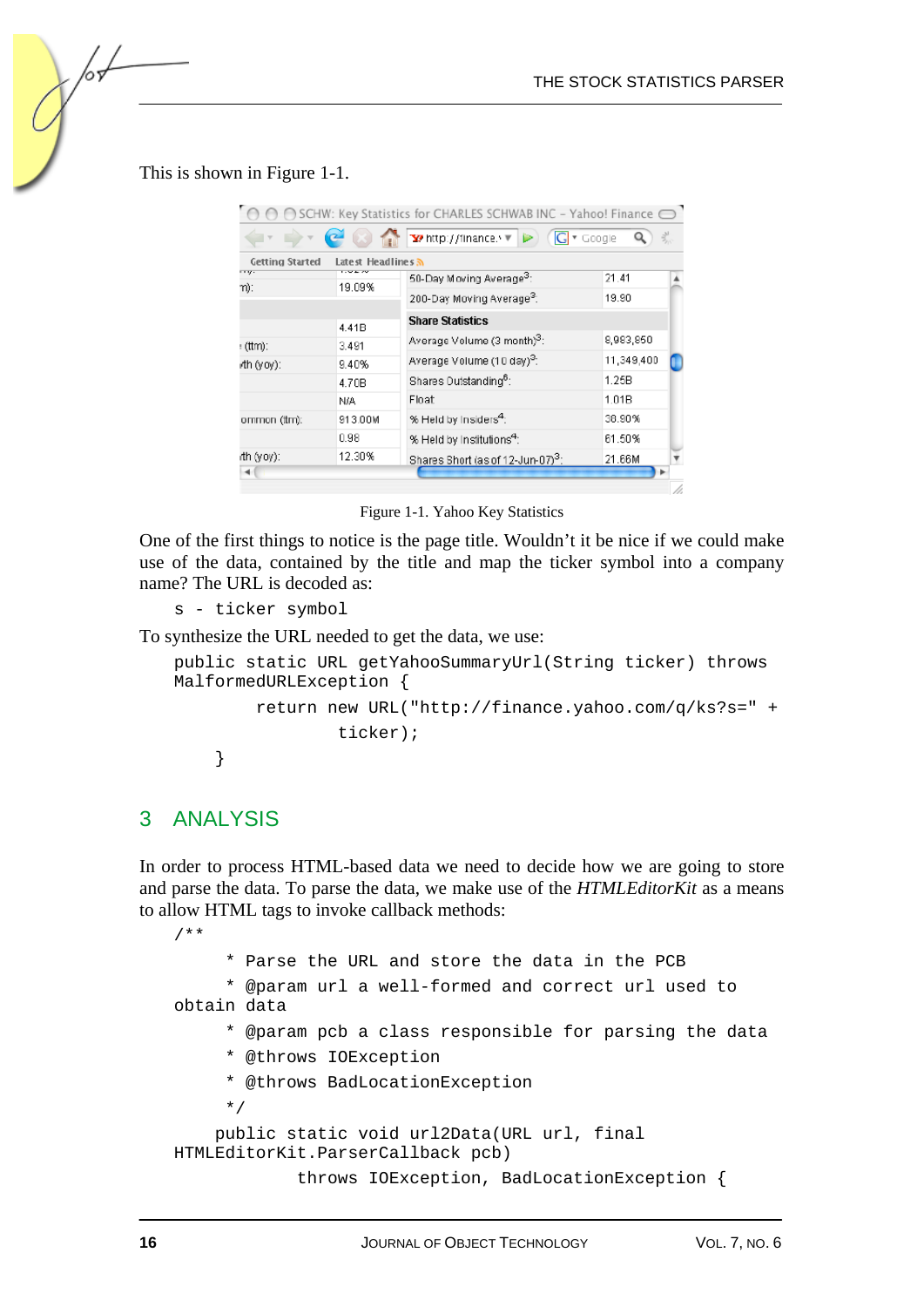```
 InputStreamReader inputStreamReader = new 
InputStreamReader( 
                url.openConnection().getInputStream());
        EditorKit editorKit = new HTMLEditorKit();
         final HTMLDocument htmlDocument = new 
HTMLDocument() { 
             public HTMLEditorKit.ParserCallback 
getReader(int pos) { 
                 return pcb; 
 } 
         }; 
         htmlDocument.putProperty("IgnoreCharsetDirective", 
Boolean.TRUE); 
         try { 
            editorKit.read(inputStreamReader, htmlDocument,
0); 
 } 
         catch (ChangedCharSetException e) { 
             //If the encoding is incorrect, get the correct 
one 
             inputStreamReader = new InputStreamReader( 
                     url.openConnection().getInputStream(), 
e.getCharSetSpec()); 
             try { 
                editorKit.read(inputStreamReader,
htmlDocument, 0); 
 } 
             catch (ChangedCharSetException ccse) { 
                 System.out.println("Couldn't set correct 
encoding: " + ccse); 
 } 
 } 
     }
```
The *url2data* method is a means, given a *ParserCallBack* class, to process any correct URL. This is a general and compelling method for performing HTML driven data processing. Central to the proper function of the *url2data* method is the idea that the *ParserCallBack* is not only responsible for processing HTML tags, but it is responsible for building up a strongly-typed data structure that can be queried. This data structure is not serialized, due to its dynamic nature. Further, many *ParserCallBack* instances may exist in the system, one for every ticker symbol.

The *ParserCallBack* not only must handle HTML tags, but the data that follows them. For example, when we query *finance.yahoo.com* for the symbol *mgam* we see that the *title* tag appears to contain the name of the company. As the *title* tag occurs once, and only once, in the well-formed HTML document, we use our encounter with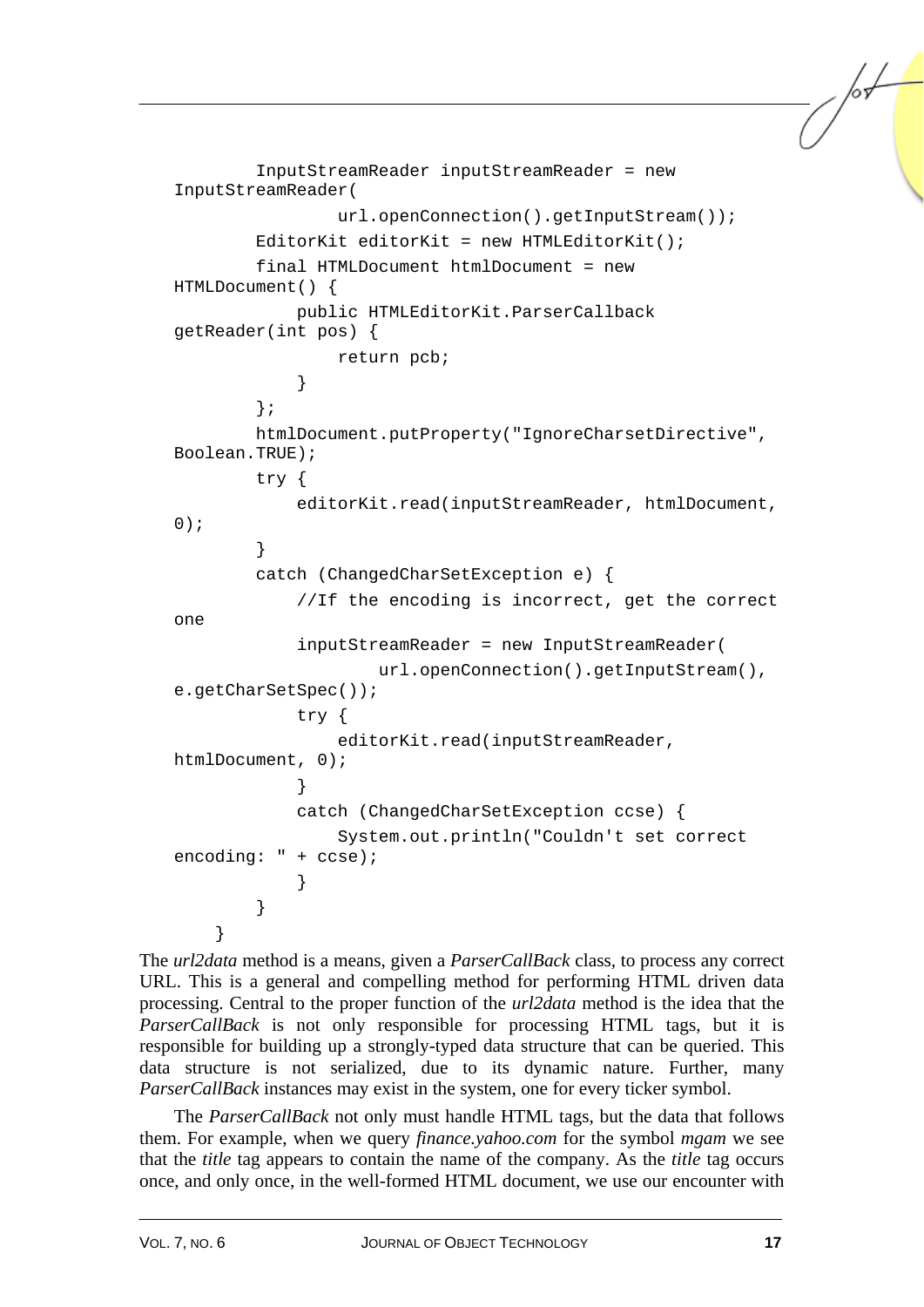the tag to indicate to our parser that the following text contains the title. We start with a ticker symbol and seek to store the statistics into a simple class:

```
public class YahooSummaryData { 
     private String companyName = null; 
     private String tickerSymbol = null; 
     private int sharesOutstanding = 0; 
     private int stockFloat = 0;
```
Setters and getters are already in the *YahooSummaryData*.

A publicly traded firm has shares that are *outstanding*. To compute the number of shares outstanding, add all issued shares and subtract off any treasury stock. After the company computes the number of shares outstanding, it files a report with the SEC. Thus, the number of shares outstanding, obtained from YAHOO, is sourced from the latest annual or quarterly report to the SEC. Treasury stock is held in the treasury of the issuing company. It reduces the number of outstanding shares in the open market. When an issuing company engages in a stock repurchase, the treasury stock is not sold.

The stock *float* is the number of shares outstanding less the number of shares held by insiders, favored parties and employees. The shares in the float are restricted in terms of ownership and when and how they can be sold. Float is computed by subtracting the restricted shares from the number of shares outstanding. During a stock repurchase, if insiders promise not to tender their shares, we can use the float to compute the total number of shares that might be tendered. The float is reported with an SEC filing, just like the number of shares outstanding. When stock is issued to insiders, it increases the number of shares outstanding, but not the float. As the insiders proceed to sell their shares into the open market, the float increases.

The role of the *YahooSummaryParser* is to download the HTML data and fill the *YahooSummaryData*. We consider it important to separate the data store facility from the parsing mechanism, as the parsing could be implemented using any of several possible techniques. Further, by overriding the *toString* method, we can transform the data into a reasonable CSV representation of the underlying data. Thus, the goal is to make use of a simple API:

```
public static void main(String[] args) throws IOException, 
BadLocationException { 
         YahooSummaryData ysd = new 
YahooSummaryParser("schw").getValue(); 
         System.out.println(ysd); 
     }
```
In order to output:

```
schw,CHARLES SCHWAB INC,1250000000,1009999990
```
Recall that (from Figure 1-1), *schw* has 1.25B shares outstanding with 1.01B shares in the float.

In order to implement the parser, we need to know what the previous HTML tag is, and that is stored in our *startTag* and *endTag* variables: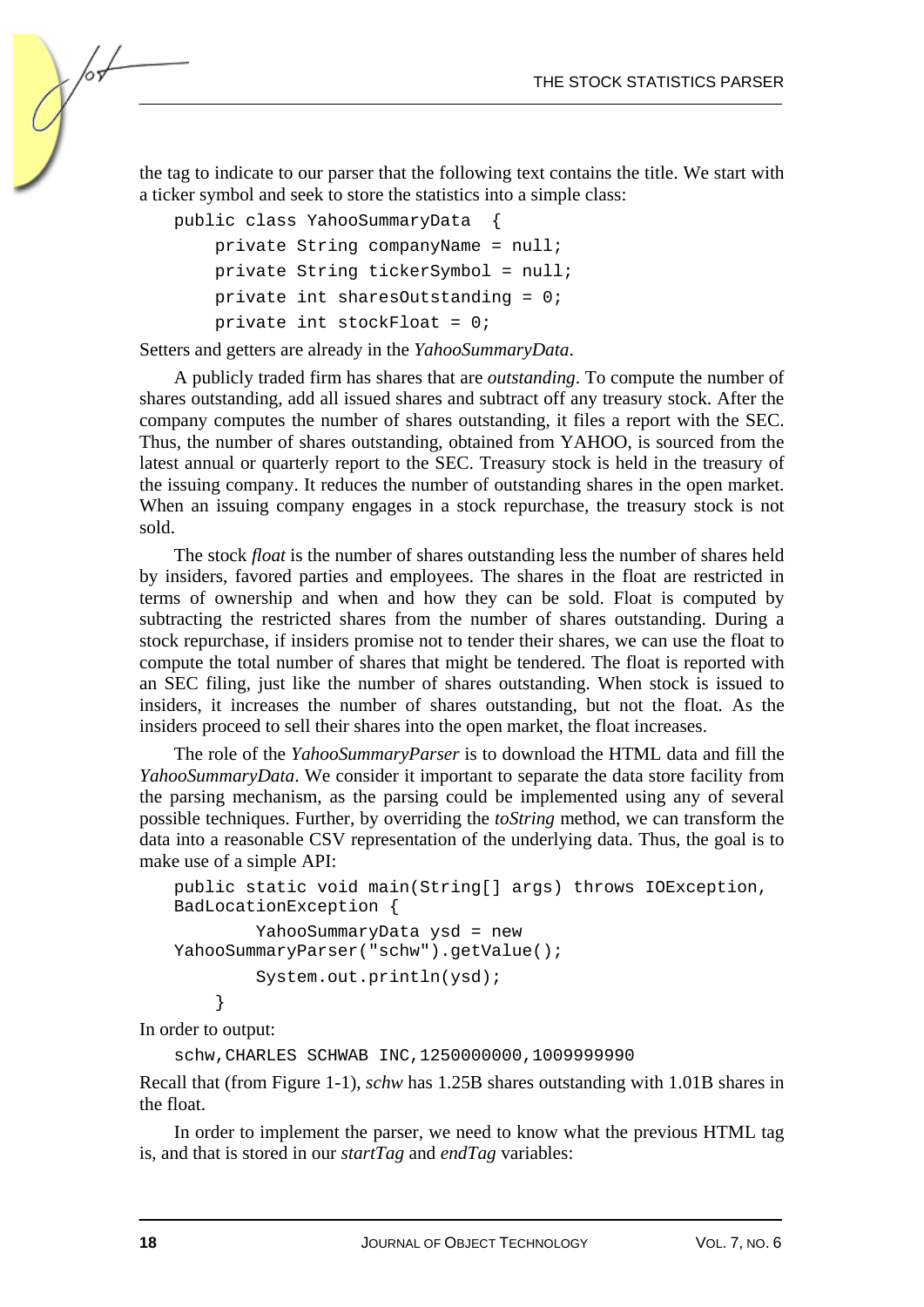```
public class YahooSummaryParser extends 
HTMLEditorKit.ParserCallback { 
     private HTML.Tag startTag = null; 
     private HTML.Tag endTag = null; 
     private final YahooSummaryData yahooSummaryData; 
     public YahooSummaryParser(String tickerSymbol) throws 
IOException, BadLocationException { 
         yahooSummaryData = new 
YahooSummaryData(tickerSymbol); 
         DataMiningUtils dmu = new DataMiningUtils(); 
         dmu.url2Data(getYahooSummaryUrl(tickerSymbol), 
this); 
     } 
     public YahooSummaryData getValue() { 
         return yahooSummaryData; 
     } 
     public void handleEndTag(HTML.Tag endTag, int pos) { 
        this.endTaq = endTag;
     } 
     public void handleStartTag(HTML.Tag startTag, 
MutableAttributeSet a, int pos) { 
         this.startTag = startTag; 
     } 
     public void handleText(char[] text, int position) { 
         if (startTag.equals(HTML.Tag.TITLE)) 
processTitle(new String(text)); 
         else if (startTag.equals(HTML.Tag.TD)) 
processTd(new String(text)); 
     }
```
We are interested in HTML data of the form: <title>SCHW: Key Statistics for CHARLES SCHWAB INC - Yahoo!

Finance</title>

Thus, we know when we are inside of the *title* tag, by virtue of our *startTag* variable, and we need only provide for a little ad-hoc string processing to identify the company name: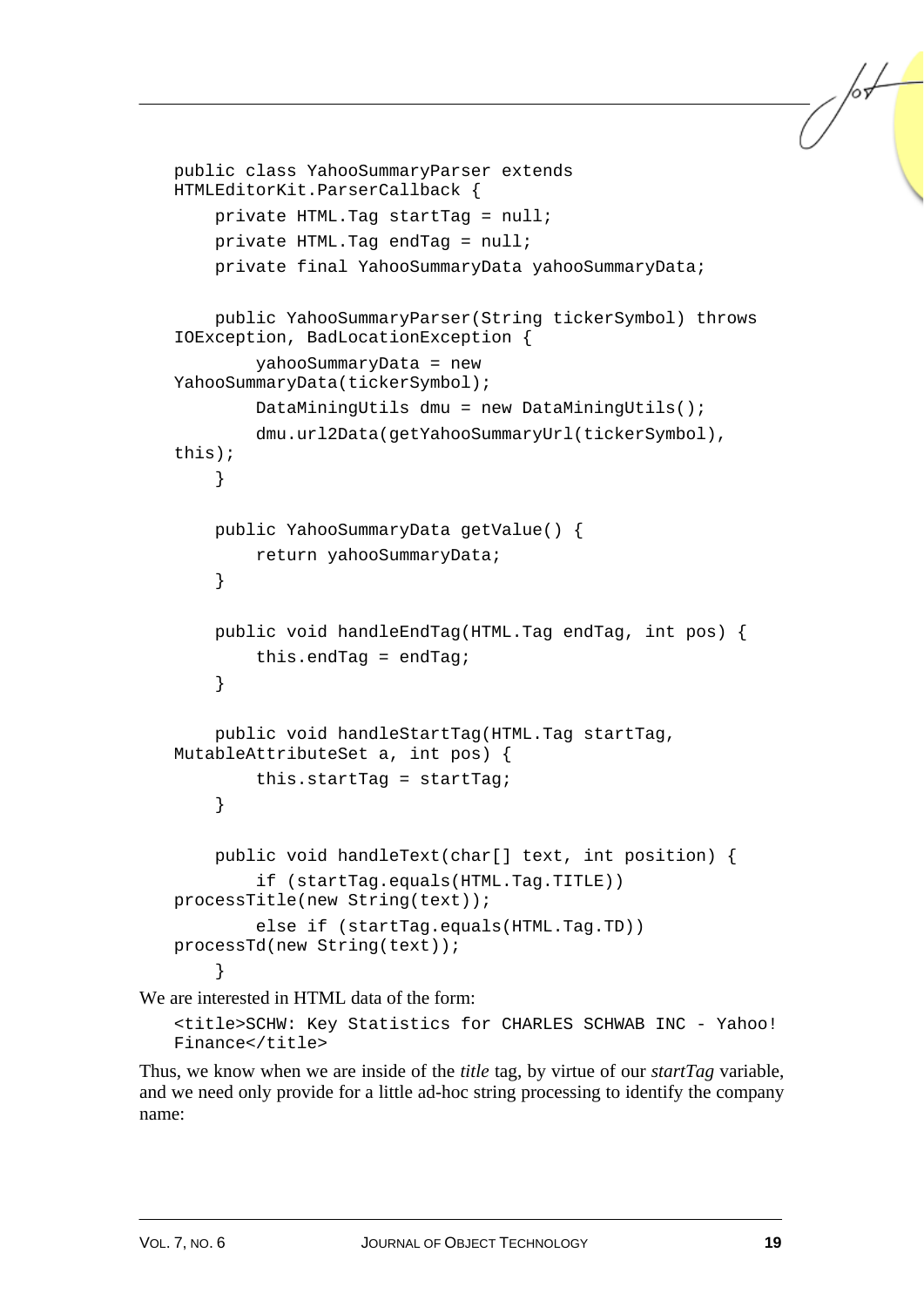```
private void processTitle(String titleText) { 
         String preAmble = "Key Statistics for "; 
         int startIndex = titleText.indexOf(preAmble); 
         int endIndex = titleText.indexOf(" -"); 
         yahooSummaryData.setCompanyName( 
                  titleText.substring( 
                           preAmble.length() + startIndex, 
                           endIndex)); 
     }
```
Since there is only one title tag in a document, this kind of parsing is relatively easy. The next section describes how to handle multiple instances of table data tags in a document.

## 4 CONTEXT-DRIVEN TABLE DATA

In the previous section, we showed that a tag that appears only once (i.e., the *title* tag) was pretty low-hanging fruit. However, there are some tags that appear multiple times, such as the table data tag *td*. These are unique, not for their attributes but for the *label text* that they contain. For example, table data that contains the labels "Shares Outstanding" or "Float:" have special significance. These labels appear in tables right before the data associated with them, thus we write:

```
private void processTd(String text) { 
         if (lastText.contains("Shares Outstanding")) 
yahooSummaryData.setSharesOutstanding(getYahooInt(text)); 
         else if (lastText.contains("Float:")) 
yahooSummaryData.setStockFloat(getYahooInt(text)); 
        lastText = text; }
```
This technique enables us to identify data encoded into a table of the form "unique label string" followed by "a consistent data string". This allows us to make use of the technique for a whole class of table data on the web. As far as the consistent data string assumption goes, numbers take the form "nn.nnB" and "nn.nnM" (standing for billion and million).

```
private int getYahooInt(String s) { 
        double n = 0;
         String billion = "B"; 
         String million = "M"; 
         if (s.contains(billion)) 
             n = \text{Math.pow}(10.9) *
Float.parseFloat(s.substring(0, s.indexOf(billion))); 
         else if (s.contains(million))
```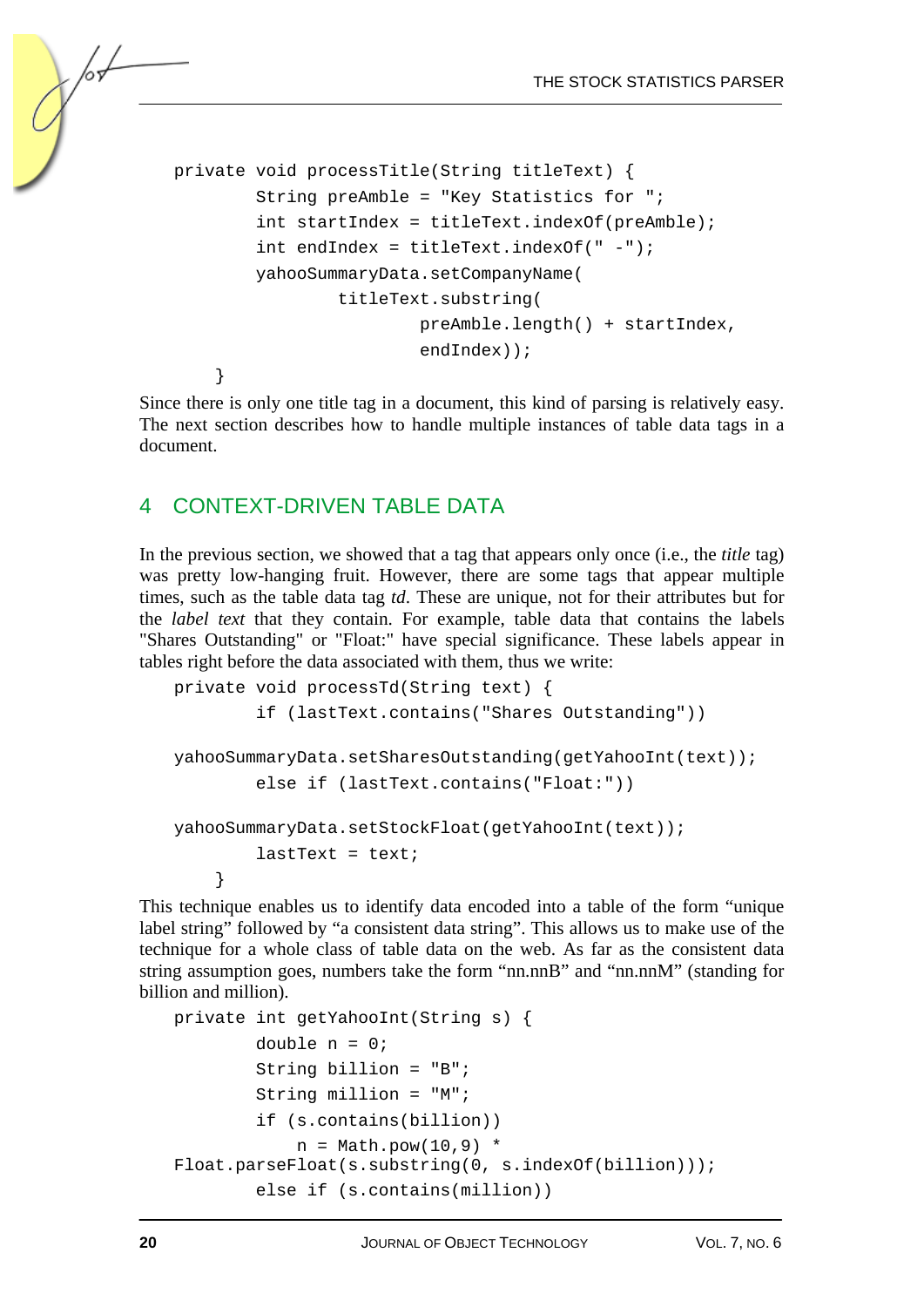```
n = Math.pow(10, 6) *
Float.parseFloat(s.substring(0, s.indexOf(million)));
         else throw new 
NumberFormatException("getYahooInt:YahooSummaryParser ER:" 
+ s);
         return (int)n; 
     }
```
Our parser makes use of ad-hoc string manipulation, for handling numbers that are in the YAHOO table data. Perhaps there is a more general way to do this type of parsing, but such a technique has, so far, been elusive. The existing technique is sensitive to changes in table data label strings and numeric representation strings.

## 5 IMPLEMENTING A *STOCK VOLUME CHART*

We are interested in a new "killer application" for development, called the *JAddressBook* program. This program is able to chart historic stock volumes (and manage an address book, dial the phone, print labels, do data-mining, etc.). The program can be run (as a web start application) from:

http://show.docjava.com/book/cgij/code/jnlp/addbk.JAddressBook.Main.jnlp



Figure 5-1. The Volume Chart

Figure 5-1 shows an image of the volume chart for MGAM. The mining of CSV data is not new, however, our use of it for graphing stock volume and computing turnover (TO) in Java may be [Lyon 04D]. Turnover is expressed as a percentage of the total number of shares that have changed hands divided by the total number of shares outstanding. MGAM intends to repurchase 8% of its outstanding shares on 7/10/07, yet 17% of the stock changed hands between 6/9/2007 and 7/9/2007. The question of how this impacts the repurchase activity is a topic of current research.

The stock volume chart is created using a graphing framework that makes use of the façade design pattern to simplify the interface: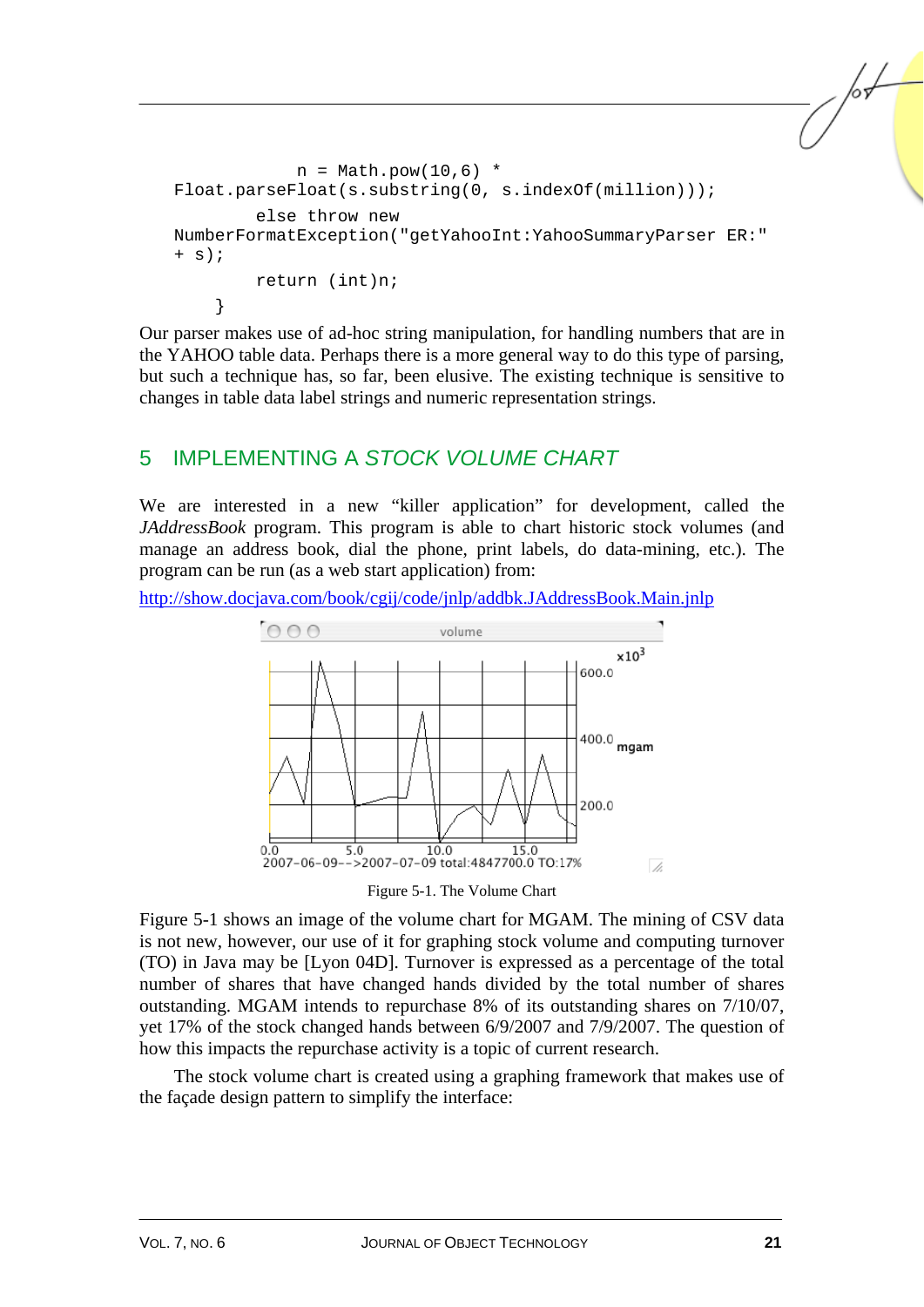```
public static void graphVolume() throws ParseException, 
IOException, BadLocationException { 
         System.out.println("Historical Volume Grapher 
Version 1.0"); 
         String symbol = TickerUtils.getTickerGui(); 
         GregorianCalendar start = DateUtils.getCalendar(); 
         GregorianCalendar end = DateUtils.getCalendar(); 
         EODQuotes eodQuotes = new 
EODQuotes(YahooEODQuotes.getEodCSVData( 
                  symbol, 
                  start, 
                  end)); 
         double[] volumes = eodQuotes.getVolumes(); 
        double total = Mat1.add(volumes);
         YahooSummaryData ysd = new 
YahooSummaryParser(symbol).getValue(); 
         int TO = 
(int)Math.round(100*total/ysd.getSharesOutstanding()); 
         Graph.graph(volumes, 
                  DateUtils.getISO8601_String(start) + 
                          " -- > " +DateUtils.getISO8601_String(end) + 
                           " total:" + total+ " TO:"+TO+"%", 
                  symbol, "volume"); 
     }
```
Having a programmatic means of computing turnover may help a shareholder to decide how much relative activity there has been in a stock. For example, MGAM had 17% turnover in the 30-day period preceding their repurchase activity. This is actually a little low, as turnover for the months of March and April was 25% and 24%.

## 6 SLIDING WINDOW TURNOVER COMPUTATIONS

This section describes how to compute turnover between two different dates using a window. Typically, we are inclined to move the window by the length of the window. Thus, if we have a 2 day window and a 50 day sample, we should move the window 25 times (if there is no overlap) and by a 2 day increment. This type of sample is, however, not necessarily correct in that it may introduce sampling artifacts. Thus, we suggest the use of a sliding window.

In order to normalize the volume so that we can understand it relative to the total number of shares outstand, we use the *turnover* (TO):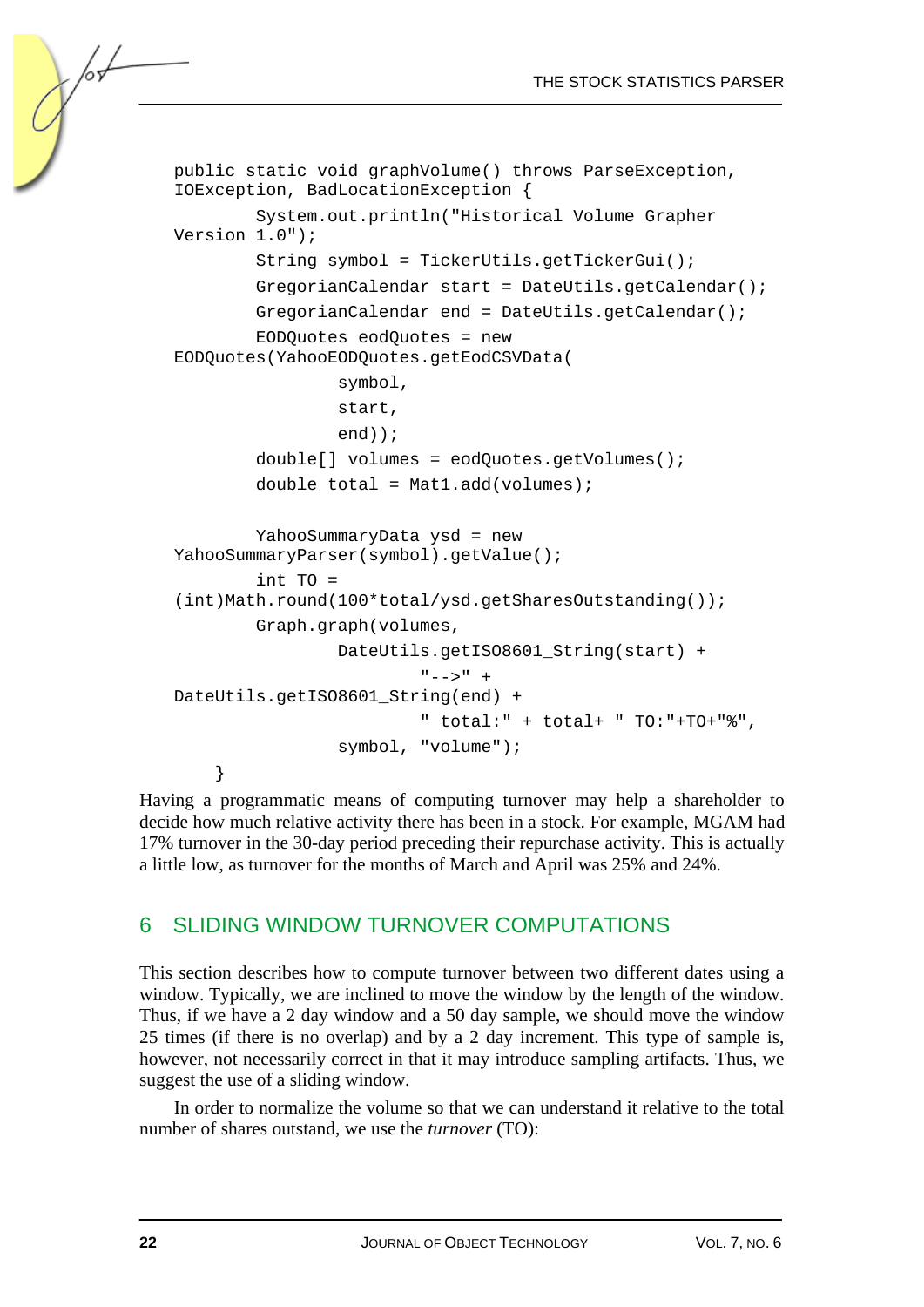$$
TO\% = \left\lfloor 100 \frac{\sum v_i}{N_o} \right\rfloor
$$
  
where  
 $v_i$  = volume on day *i*  
 $N_o$  = number of shares outstanding

The TO is computed using a sliding window, over a given period of days. The volume used is the historical end-of-day volume.

In order to provide a sliding window of turnover data, we need to establish the window size (in days) the window overlap (in percent) and the number of windows to be computed. For example, with a 50% overlap in a window of 30 days, a 12 window analysis would cover 0-30 days, 15-45 days, etc. For example:

```
public static double[] getTurnover(String symbol,
```

```
 Date startDate, Date
```

```
endDate,
```

```
 int period) throws 
                 IOException, BadLocationException, 
   ParseException { 
             YahooSummaryData ysd = new 
   YahooSummaryParser(symbol).getValue(); 
             EODQuotes eodQuotes = new 
   EODQuotes(YahooEODQuotes.getEodCSVData( 
                          symbol, 
                          DateUtils.getCalendar(startDate), 
                          DateUtils.getCalendar(endDate))); 
             double volumes[] = eodQuotes.getVolumes(); 
             double toRatio = 100.0 / 
   ysd.getSharesOutstanding(); 
             Mat1.mult(volumes, toRatio); 
             return Stats.getWindowedSums(volumes,period); 
         } 
Where: 
   public static void mult(double[] sma, double v) { 
            for (int i=0; i < sma.length; i++){
                sma[i] = sma[i]*v; } 
         } 
And: 
   public static double[] getWindowedSums(double source[], int 
   period) { 
             double sums[] = new double[source.length - period];
```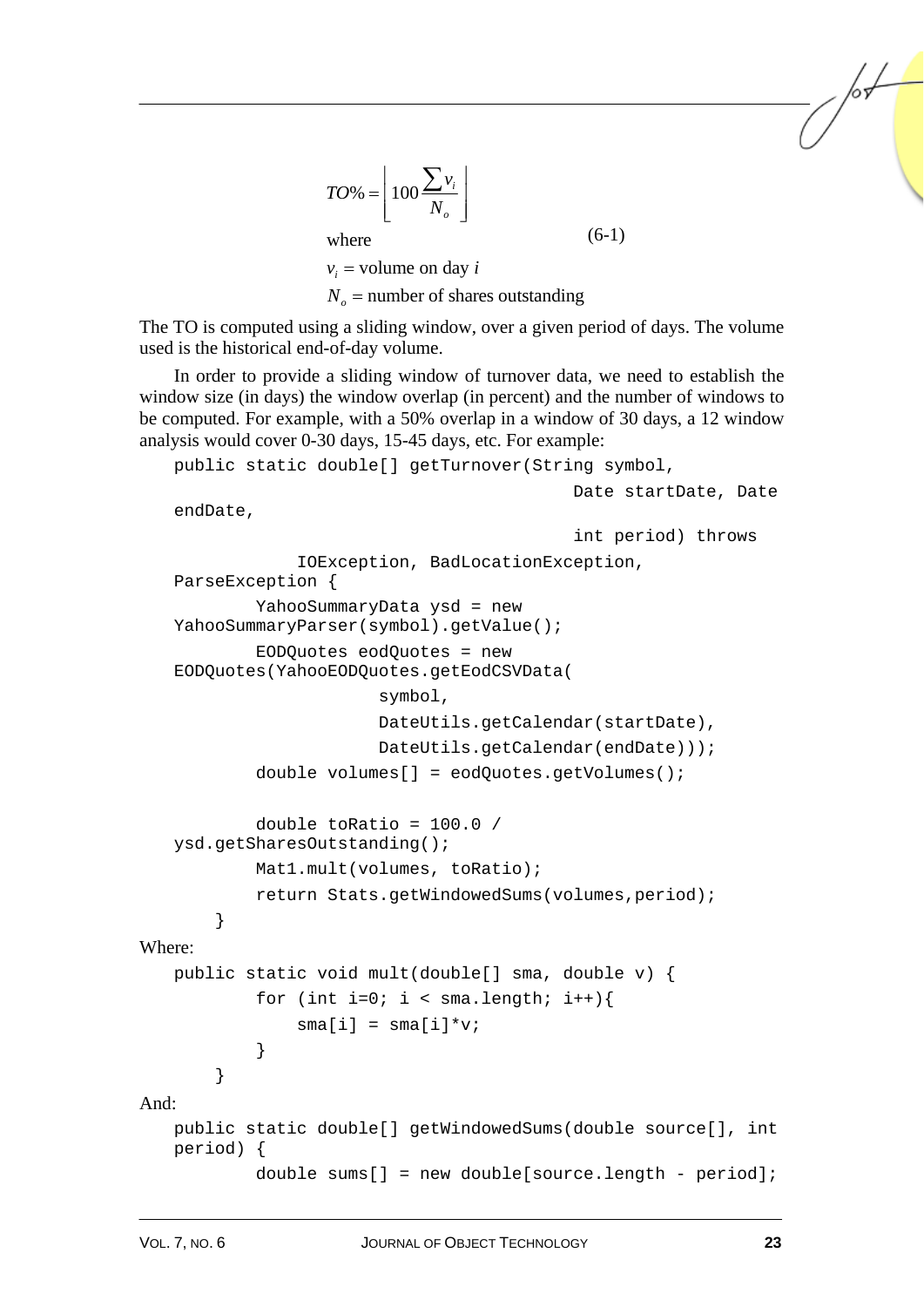```
for (int i = 0; i < source.length - period; i++) {
                 sums[i] = getWindowSum(source, period, i); 
    } 
             return sums; 
    } 
We graph the turnover using: 
   public static void graphTurnover() throws 
                 ParseException, IOException, 
   BadLocationException { 
             System.out.println("Historical Turnover Version 
   1.0"); 
            Date endDate = new Date();
            Date startDate = DateUtils.getDate();
             int period = In.getInt("enter period in days 
   [1..100]", 1, 100);
             String symbol = TickerUtils.getTickerGui(); 
             double to[] = getTurnover( 
                     symbol, 
                     startDate, 
                     endDate, 
                     period); 
             String xs = 
                     symbol+" Period:" + period ; 
            String ys = "T0";
             GregorianCalendar gc1 = 
   DateUtils.getCalendar(startDate); 
             GregorianCalendar gc2 = 
   DateUtils.getCalendar(endDate); 
             Graph.graph(to, 
                     xs, ys, 
                    DateUtils.getISO8601 String(gc1) + "..." +
                              DateUtils.getISO8601_String(gc2)); 
         }
```
Figure 6-1 shows the turnover for MGAM, with a 2 day period for the 30 days preceding the termination of its Dutch auction repurchase activity,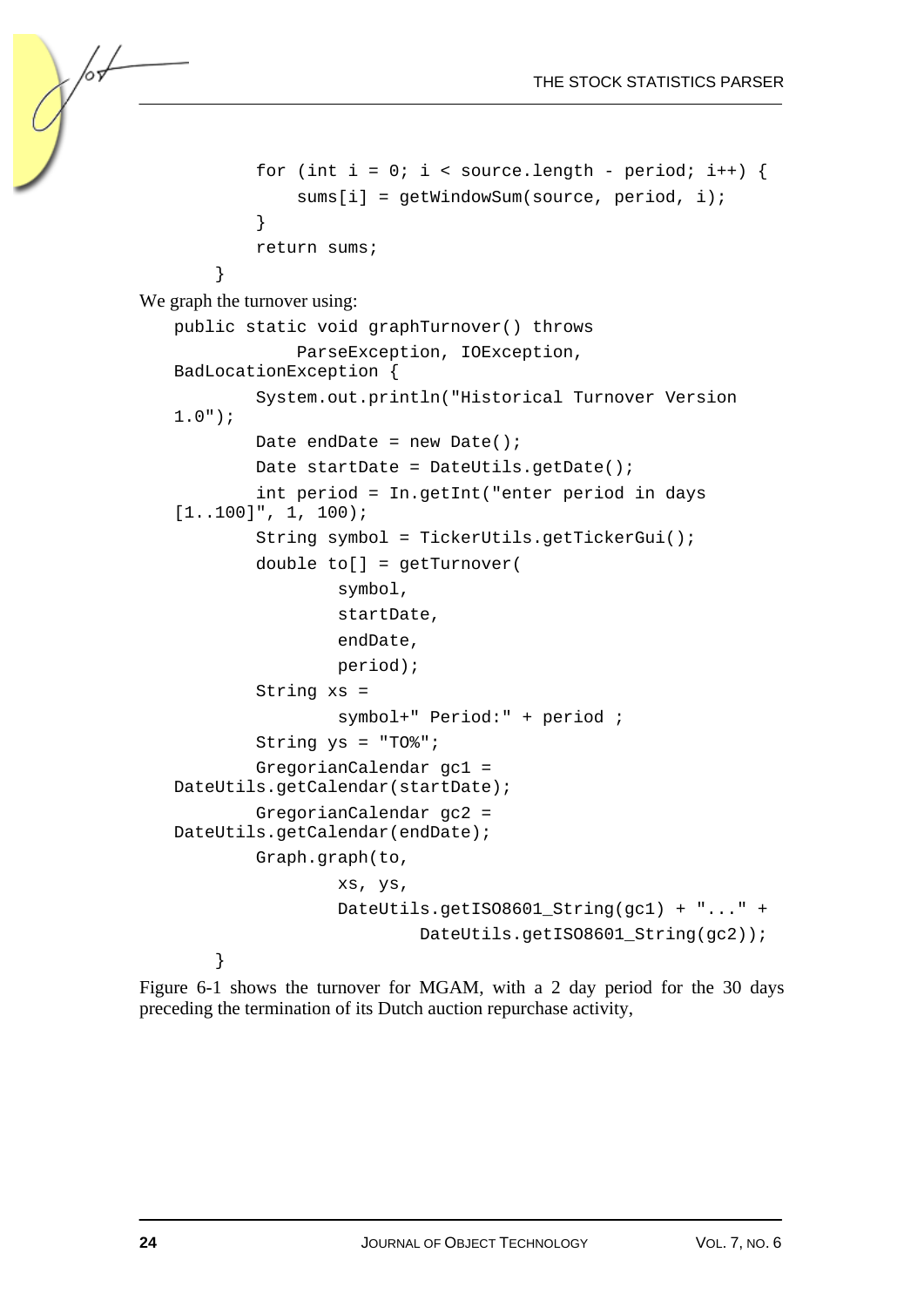

Figure 6-1. Turnover with a 2 day Window

## 7 CONCLUSION

In this paper we disclosed techniques that make use of the *HTMLEditorKit* and ad-hoc parsing to extract numeric, context-sensitive table data, from the web. This technique presents some reusable code, along with a plug-in style callback-parsing framework that is sensitive to changes in URL protocol and presentation data.

A new metric of trading volume, the *turnover*, was created using a GUI and a semi-automatic data mining technique that combined CSV-based historic stock volume and the summary stock statistics. The question of how turnover impacts repurchase operations remains open.

Also open is the question of how to extract data that is not tabular with table data prefixes. Relaxation of this assumption is a logical next step.

## REFERENCES

[Lyon 04D] *Java for Programmers*, by Douglas A. Lyon, Prentice Hall, Englewood Cliffs, NJ, 2004.

#### **About the author**



**Douglas A. Lyon** (M'89-SM'00) received the Ph.D., M.S. and B.S. degrees in computer and systems engineering from Rensselaer Polytechnic Institute (1991, 1985 and 1983). Dr. Lyon has worked at AT&T Bell Laboratories at Murray Hill, NJ and the Jet Propulsion Laboratory at the California Institute of Technology, Pasadena, CA. He is currently the Chairman of the Computer Engineering

Department at Fairfield University, in Fairfield CT, a senior member of the IEEE and President of DocJava, Inc., a consulting firm in Connecticut. Dr. Lyon has authored or co-authored three books (Java, Digital Signal Processing, Image Processing in Java